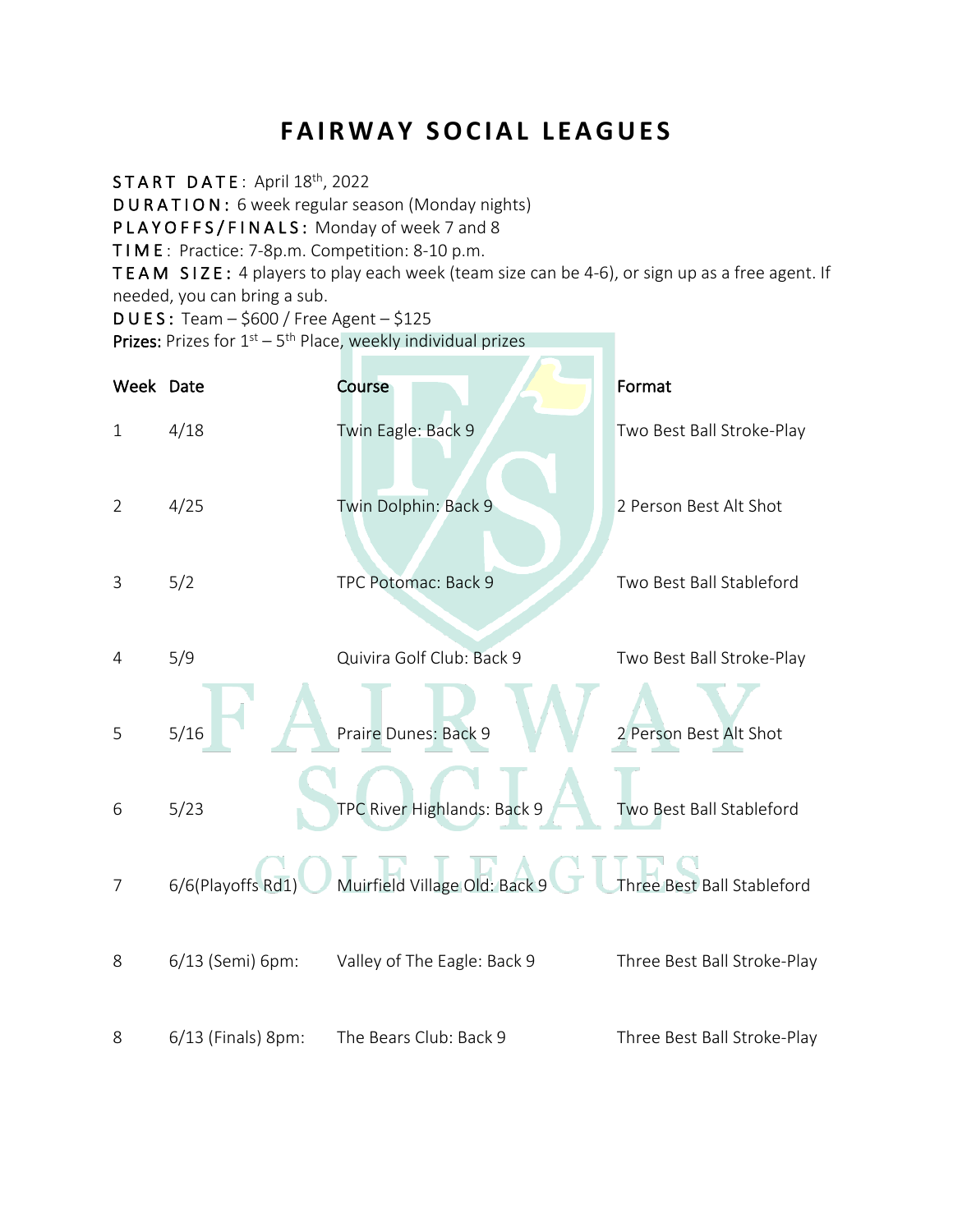## FIRST PLACE:

2 HOUR EVENT WITH OPEN BAR + Plus Sponsor Prize (up to 8 guests)

(Free Entry to Tournament of Champions)

Dates for use of this prize are subject to availability

SECOND PLACE:

5 x 1 hour simulator rental time

(Free Entry to Tournament of Champions)

## THIRD PLACE:

4 x 1 hour simulator rental time



2 x 1 hour simulator rental time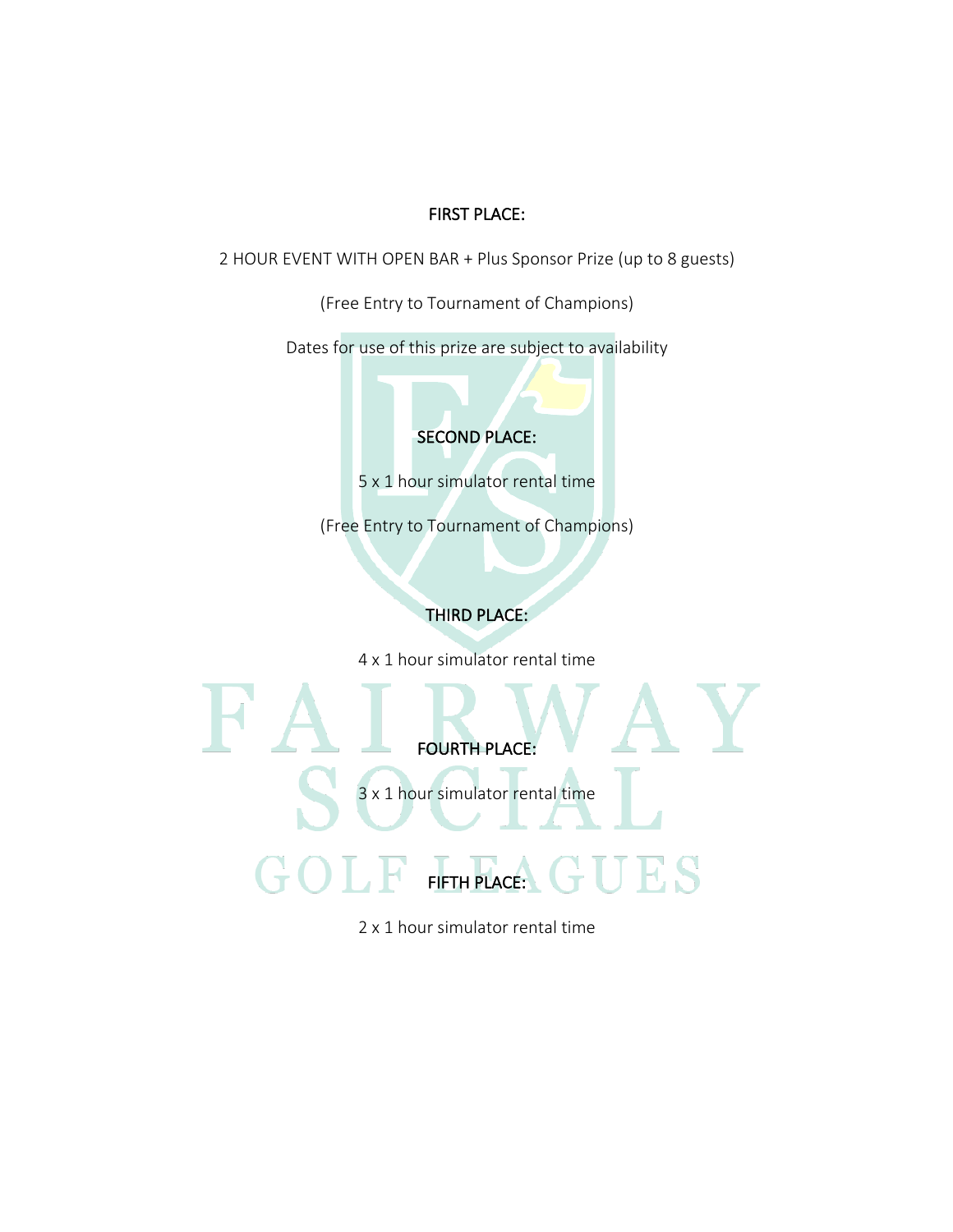## *Fairway Social Golf Leagues Overview*

## Are the leagues handicapped?

Yes, handicaps are included in the leagues. This allows for both net and gross scores to be tracked each week. Handicaps ensure that our leagues are fun and competitive for every level of player. If you are an experienced golfer with a preexisting handicap (GHIN), then that is the handicap information you should submit when signing up. If you do not have a handicap (GHIN) you can, we will provide you a handicap using the Callaway Handicap Table from your Week 1 individual score, which will be revaluated on Week 3.

## What do I do if I believe a competitor is not handicapped?

Our League Coordinators reserve the right to assess and amend any players handicap at any time.

## How does the scoring format work?

At the end of each week, every team's score will be sorted from first to last place. The points that are distributed for the season depends on how many teams are in the league. For example, if there's 8 teams the team that finishes in first place will receive 16 points, second place will receive 14 points, third place will receive 12 points, and so on. In the case of a tie, the points for the corresponding places will be added up and divided by the number of teams that tie. Example: if three teams tie for first place, the 1st place, 2nd place, and 3rd place points are added and divided by three  $(16+14+12, 42/3 = 14)$ . In this instance, each team that tied for first would receive 14 points for that week.

The team with the highest cumulative points at the end of the season will receive the top seed for the playoffs. Each subsequent team will be seeded based off of the total points.

#### Scorecards:

Individual score cards have been provided. Handicap strokes on each hole are indicated by dots. Insert the player's gross score only in the space provided. The league coordinator will go through to adjust for each player's net score.

## Formats:

- *Two Best Ball Stroke-Play*:
	- o The 2 best scores are added up on each hole. At the end of the round, those combined scores from each hole are all added up and constitute the total score for that team. The team with the lowest total will be declared the winner.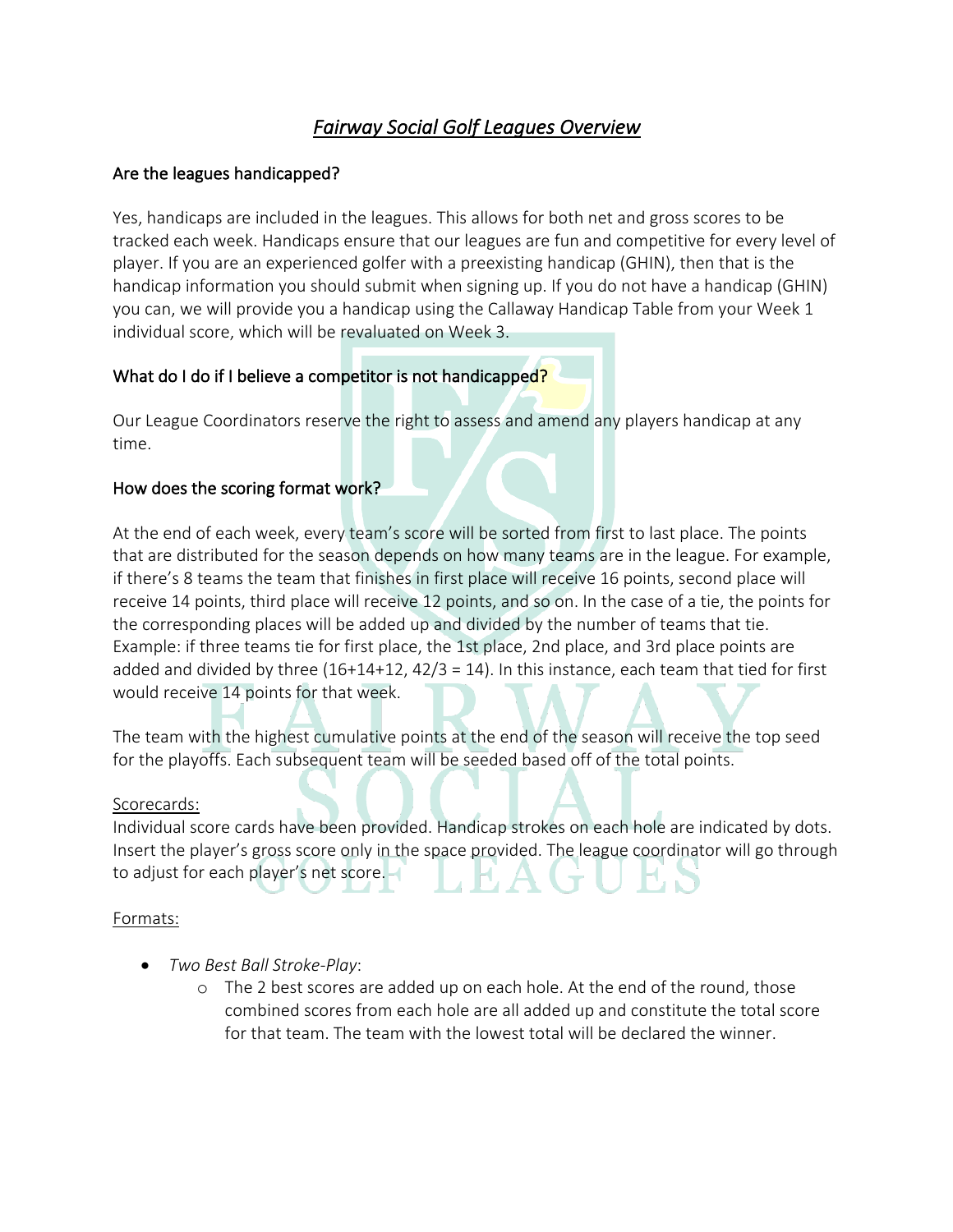- *Three Best Ball Stroke-Play*:
	- o The 3 best scores are added up on each hole. At the end of the round, those combined scores from each hole are all added up and constitute the total score for that team. The team with the lowest total will be declared the winner.
- *2 vs 2 Alternate Shot*:
	- o Alternate Shot format, *2 golfers playing as a team play only one golf ball, taking turns to play the stroke*s. Each team will need at least two pairs, and the two best scores from all pairs will be taken. An average handicap for each pair will be taken.
- *Two Best Ball Stableford*:
	- o The 2 best scores are added up on each hole by the scoring table listed below. At the end of the round, those combined scores from each hole are all added up and constitute the total score for that team. The team with the highest total will be declared the winner.
- *Three Best Ball Stableford*:
	- o The 3 best scores are added up on each hole by the scoring table listed below. At the end of the round, those combined scores from each hole are all added up and constitute the total score for that team. The team with the highest total will be declared the winner.



## How will I know where we are in the standings each week?

Teams will receive an update email each week with details on current standing across both the net and gross leaderboards as well as the next weeks format and course information.

## What is the difference between Net and Gross scoring?

Teams will compete weekly with two different scoring formats known as "gross" and "net" scoring. Gross scoring accounts for the number of total strokes a player takes, while net scoring is determined by subtracting a player's handicap from the total strokes taken. For example, if a player takes 40 strokes to complete 9 holes, that is their gross score. If their handicap dictates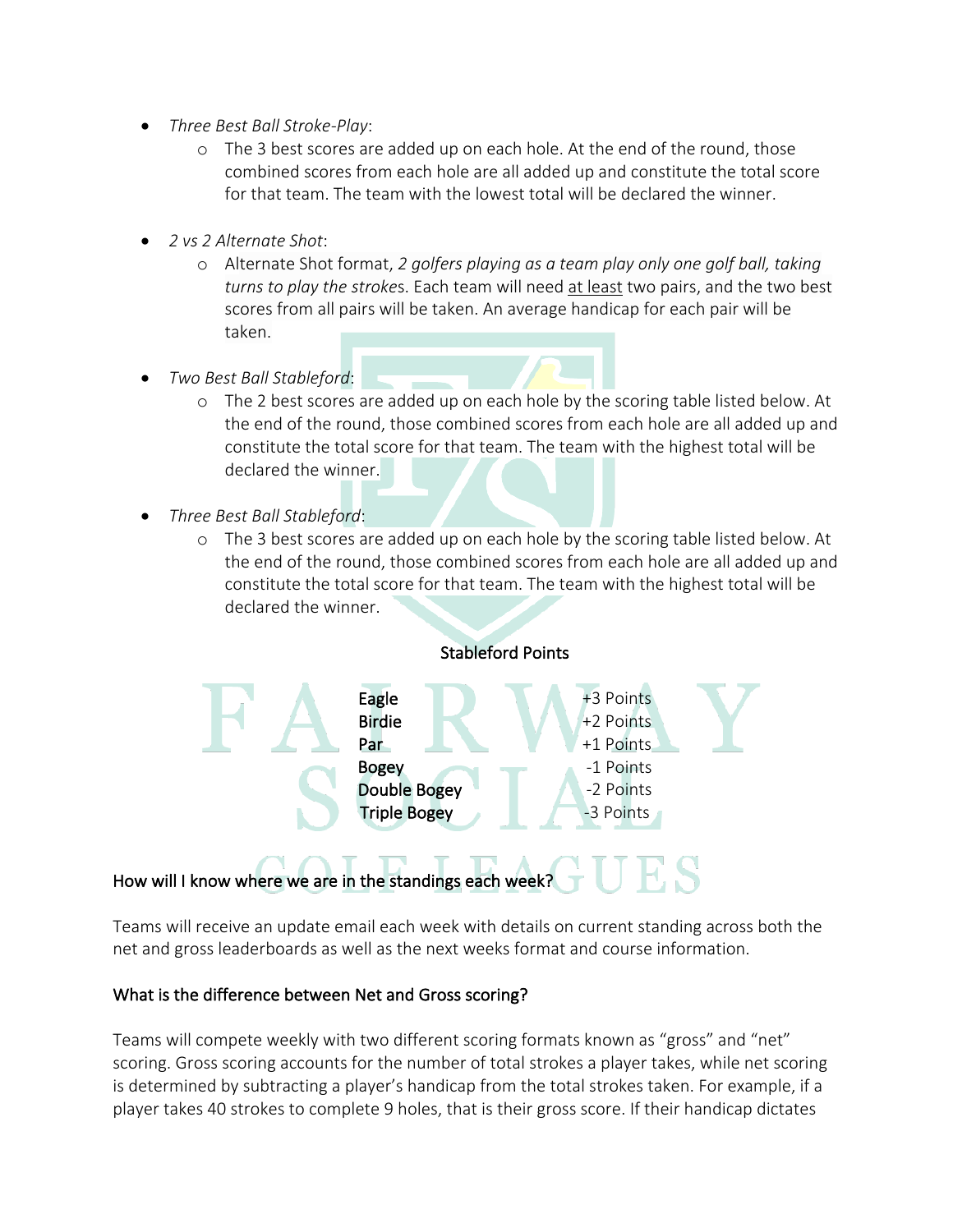that they get 5 extra strokes, then you would subtract that from the original 40 to get a net score of 35.

## Can different players compete each week?

Yes. A team of four is only allowed three substitute players to be on their roster. And any substitute used will receive no handicap strokes. If your original team has 5 players, you are only allowed (2) substitute players throughout the season. If your original team has 6 players, you are only allowed (1) substitute throughout the season.

## Do I have to bring my own clubs?

No. You do not have to bring your own clubs, but we don't like excuses! Fairway Social has full sets of PXG clubs provided for every simulator. (One bag can be provided for each team)

## LEAGUE STRUCUTURE

## Competition Rules

Handicaps: Players' handicaps will be determined during week one of League play using the "Callaway" handicap system. Handicaps will be evaluated in Week 1 and Week 3 of each season.

As each player turns in a scorecard for the round, an official scorer utilizes a "Callaway Table" to determine each golfer's net score for the round.

## Scoring Formats (Net & Gross)

Teams net & gross scores will be individually tracked each week. There will be a separate leaderboard which shows standings for each category. Teams are automatically added into both scoring formats and will compete for two separate competitions.

A net score is determined by including a player's handicap. A gross score is determined by the actual number of strokes a player takes each round.

## Score Tracking Team Points

Teams will be awarded points based on their weekly leaderboard positions.

For example, if there's 8 teams the team that finishes in first place will receive 16 points, second place will receive 14 points, third place will receive 12 points, and so on. In the case of a tie, the points for the corresponding places will be added up and divided by the number of teams that tie. Example: if three teams tie for first place, the 1st place, 2nd place, and 3rd place points are added and divided by three  $(16+14+12, 42/3 = 14)$ . In this instance, each team that tied for first would receive 14 points for that week.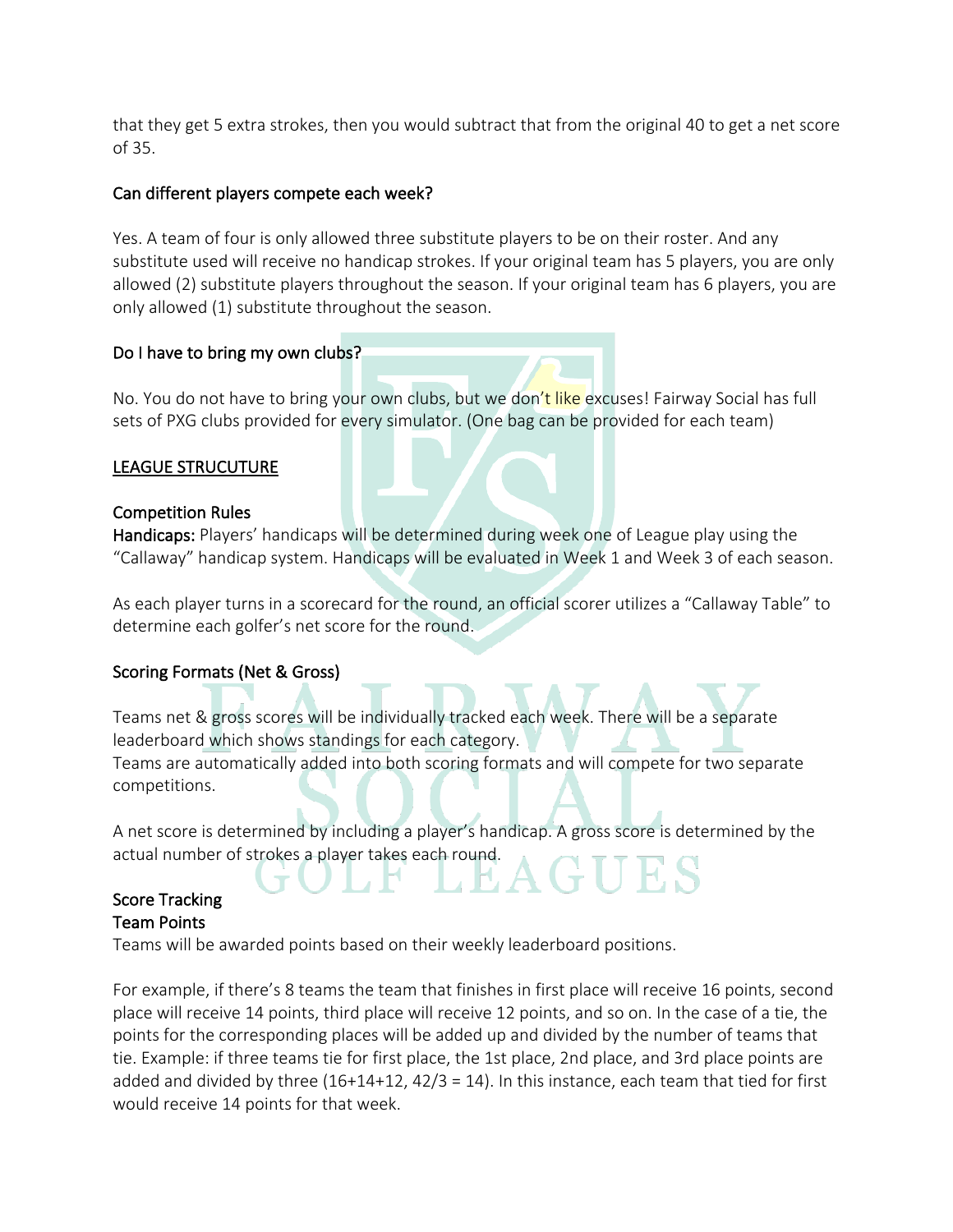The team with the highest cumulative points at the end of the season will receive the top seed for the playoffs. Each subsequent team will be seeded based off the total points.

Different points will be awarded across net and gross leaderboards to reflect the inclusion of handicaps.

## Season Structure Regular Season

All regular season rounds will be played during a six-week period on Tuesday nights at two separate times each night. The times will vary each week and each team will play (3) early and (3) late rounds.

Each week teams will be playing a different 9-hole course and different scoring format, like a stableford, best-ball, or scramble.

## Alternates

Alternates will not be allowed to use a handicap until they have played twice in the regular season with the same team. If they play for a third week, they will be able to register a handicap.

## The Playoffs

The Playoffs will take place on Tuesday night of week 7&8. Playoffs will be a bracket tournament with seeding coming from regular season play. Round one will be on week 7. The semifinals and finals will be played on Week 8.

Any leaderboard ties for seeding will be decided by a USGA scorecard playoff based on their net scores. The last nine holes, six holes, three holes and final hole, will be matched up respectively until the tie is broke

A playoffs tie will be decided by a sudden-death playoff going hole-by-hole starting on the first hole of the already played nine holes.

Al teams members are allowed to play for the playoffs and championship. BUT, any alternates must have played twice during the regular season to particapte in the playoffs and/or finals. Any alternates/substitutes that plays a League round and are found to not be on the team's roster will receive a disqualified scorecard.

Teams that are down a player will be able to compete with three players. Anything less will be a DNF for the week.